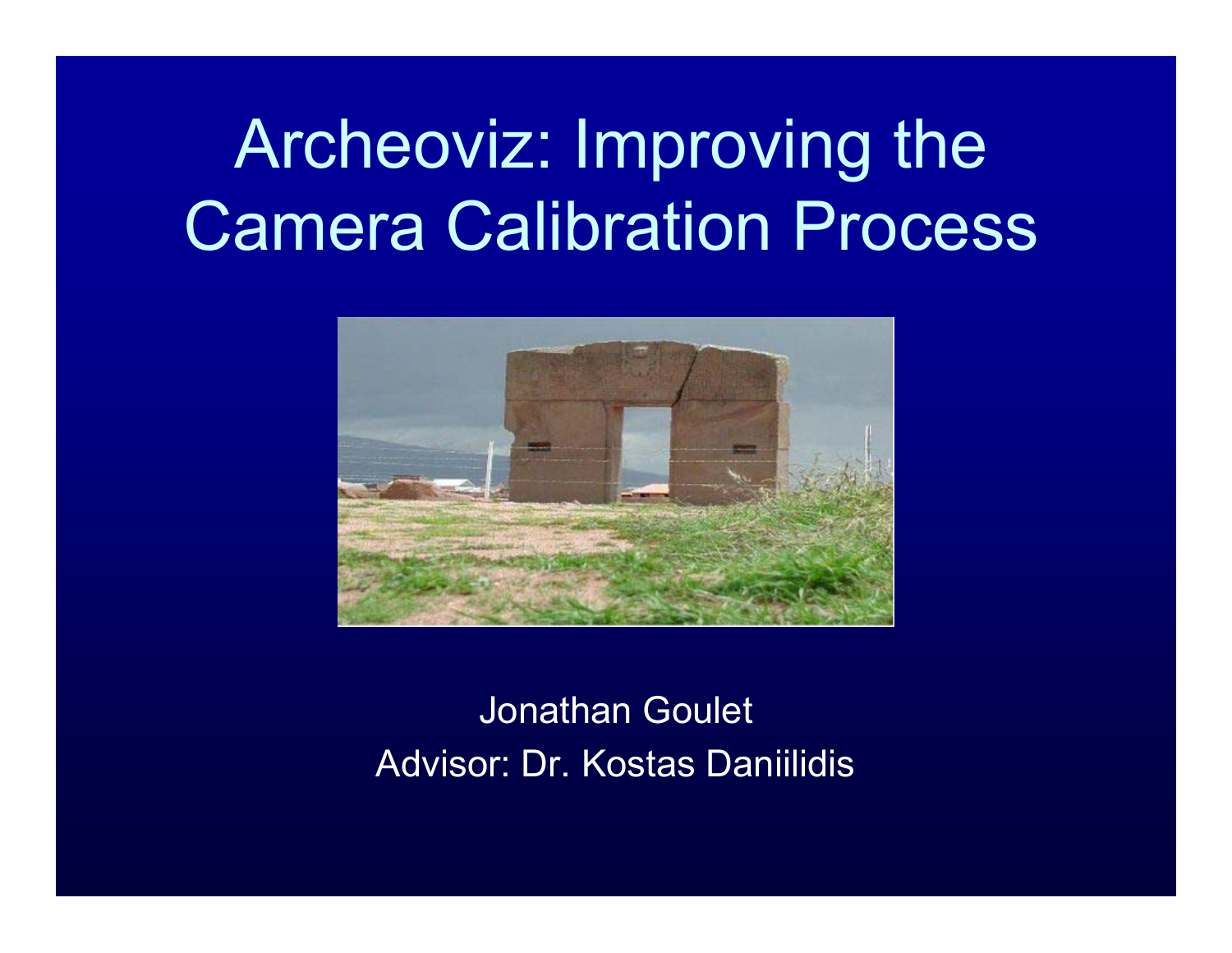# Project Description

#### $\Box$ Problem

- Complete 3-D reconstruction of site in Tiwanaku, Bolivia
- Program for archeologists in field
- Accurate 3-D displays from photos of scenes
- Easy and helpful tool for studying sites, collecting data
- • Create displays in only a few minutes

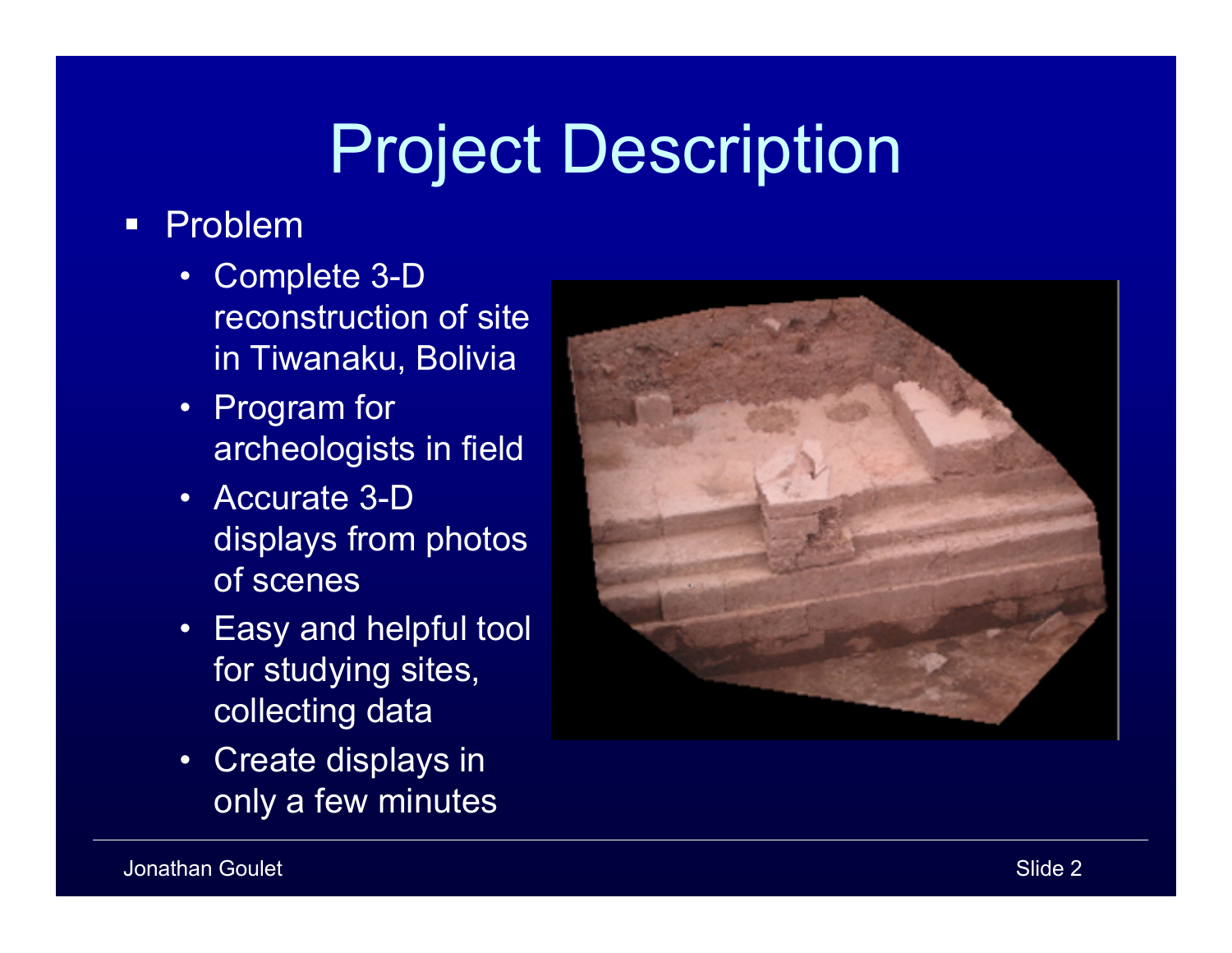#### Mathematical Background

#### ■ Mathematical Components

- Camera calibration
	- Intrinsic Parameters Pixels to Rays in space
	- Extrinsic Parameters Location of Camera
- Stereoscopic reconstruction
- Calibration necessary before any model building
- Main Goal Develop program to make calibration fast, easy for user
- **Allows user to quickly proceed to building models** for study, data collection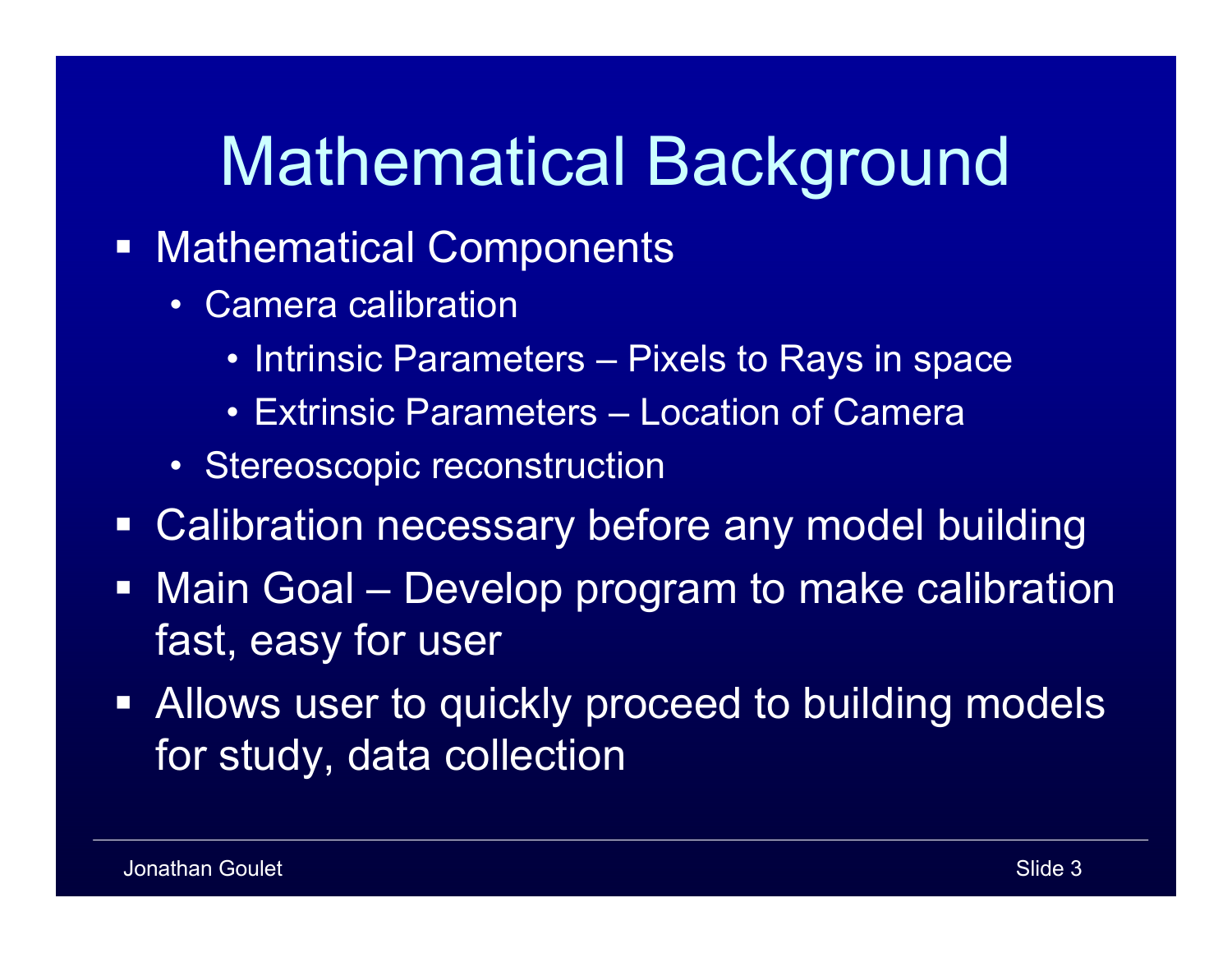

### Approach to Solution Calibration of Cameras

- Uses markers placed in photos at locations with known world coordinates
- **To calibrate, user locates** markers and records their image coordinates
- **From correspondences, solve** linear system and compute projection matrix

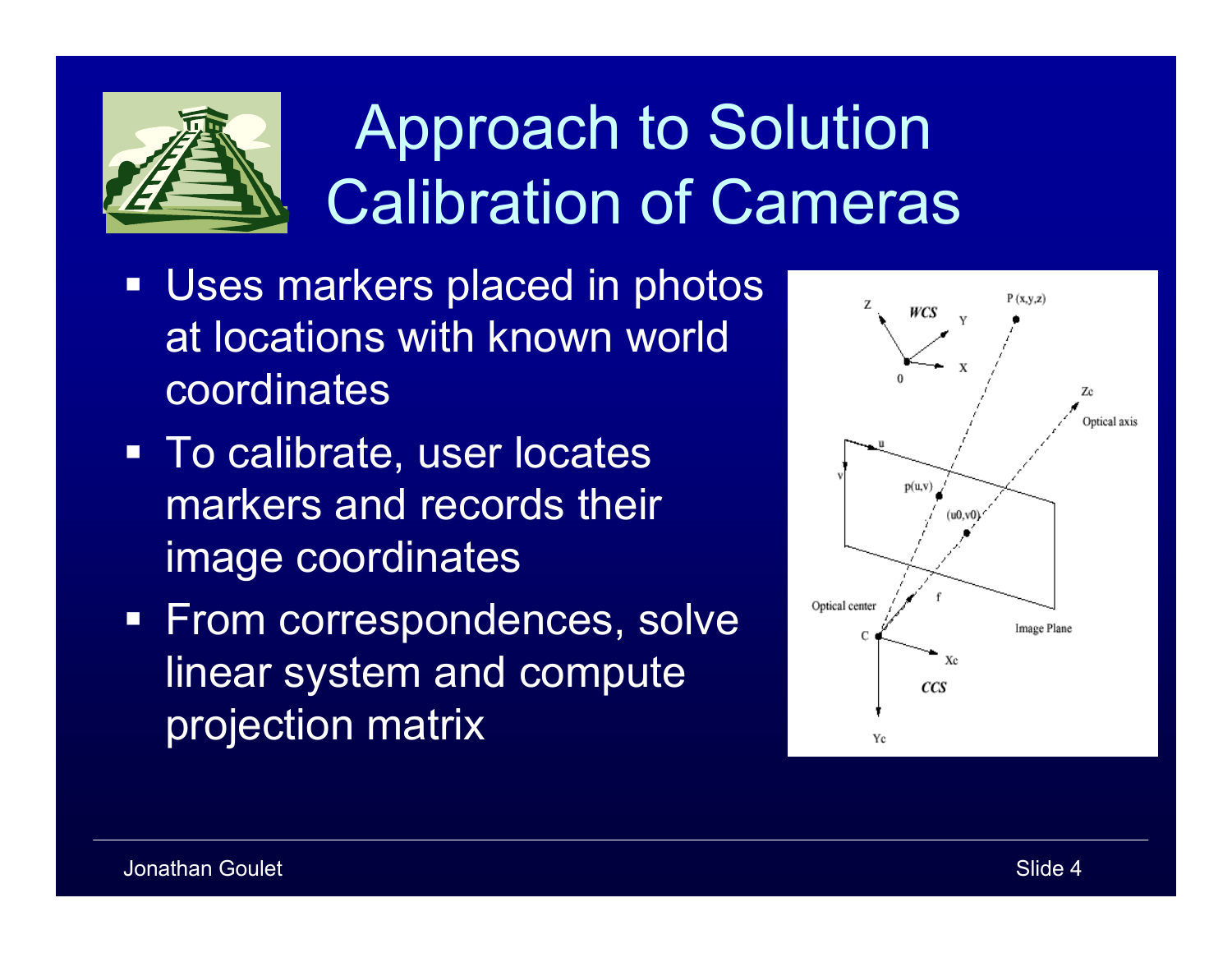# The Search for Markers



- **Previously, user locates markers and records** image coordinates by hand
	- • Long process, markers small and often difficult to find
- Calculation of projection matrix done in separate program
- **IMPLE 11 Implemented new algorithm where user only** needs to locate six points in image
- Calculates projection and predicts location of remaining markers automatically
	- More accurate if points are farther apart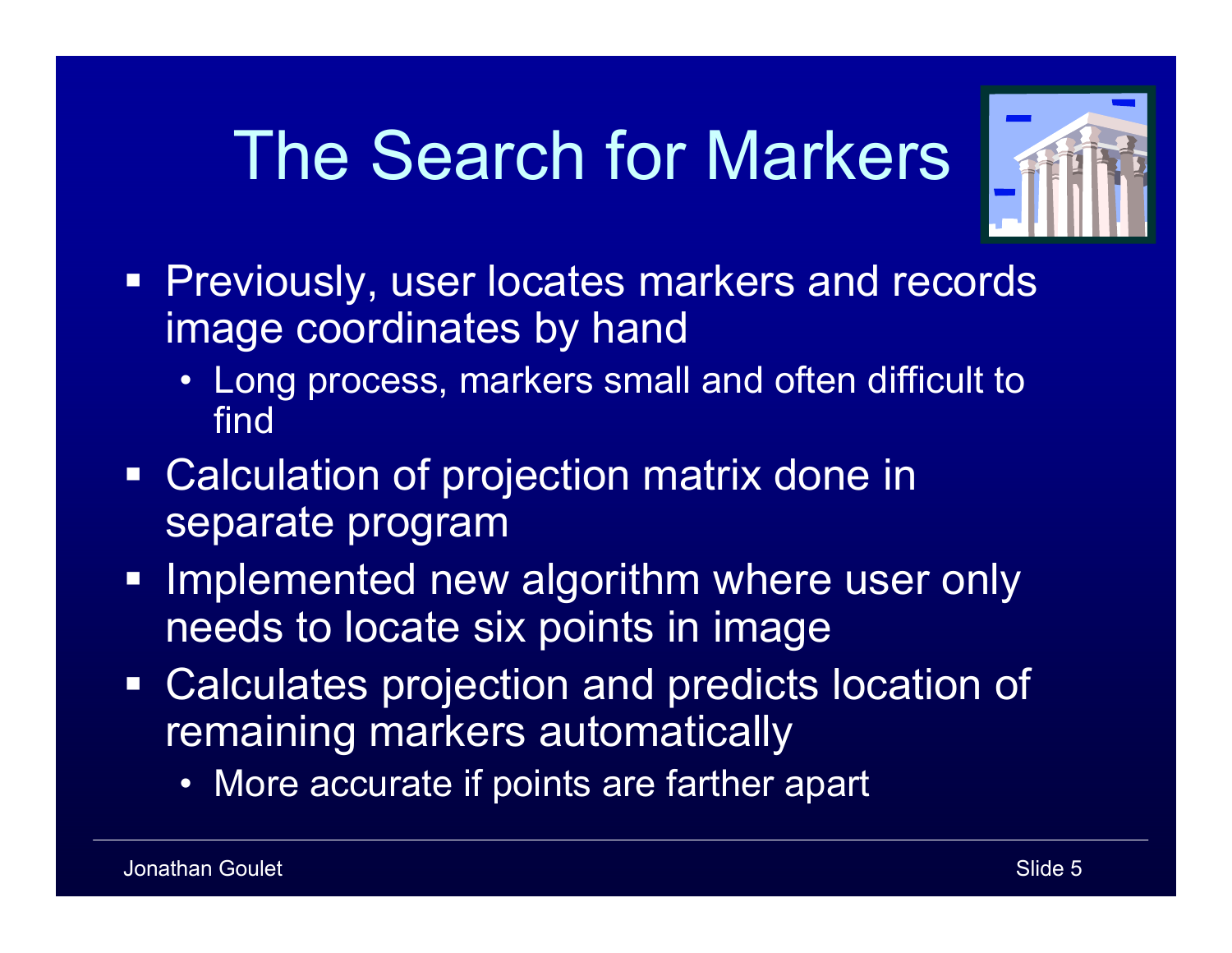#### The Search Simplified

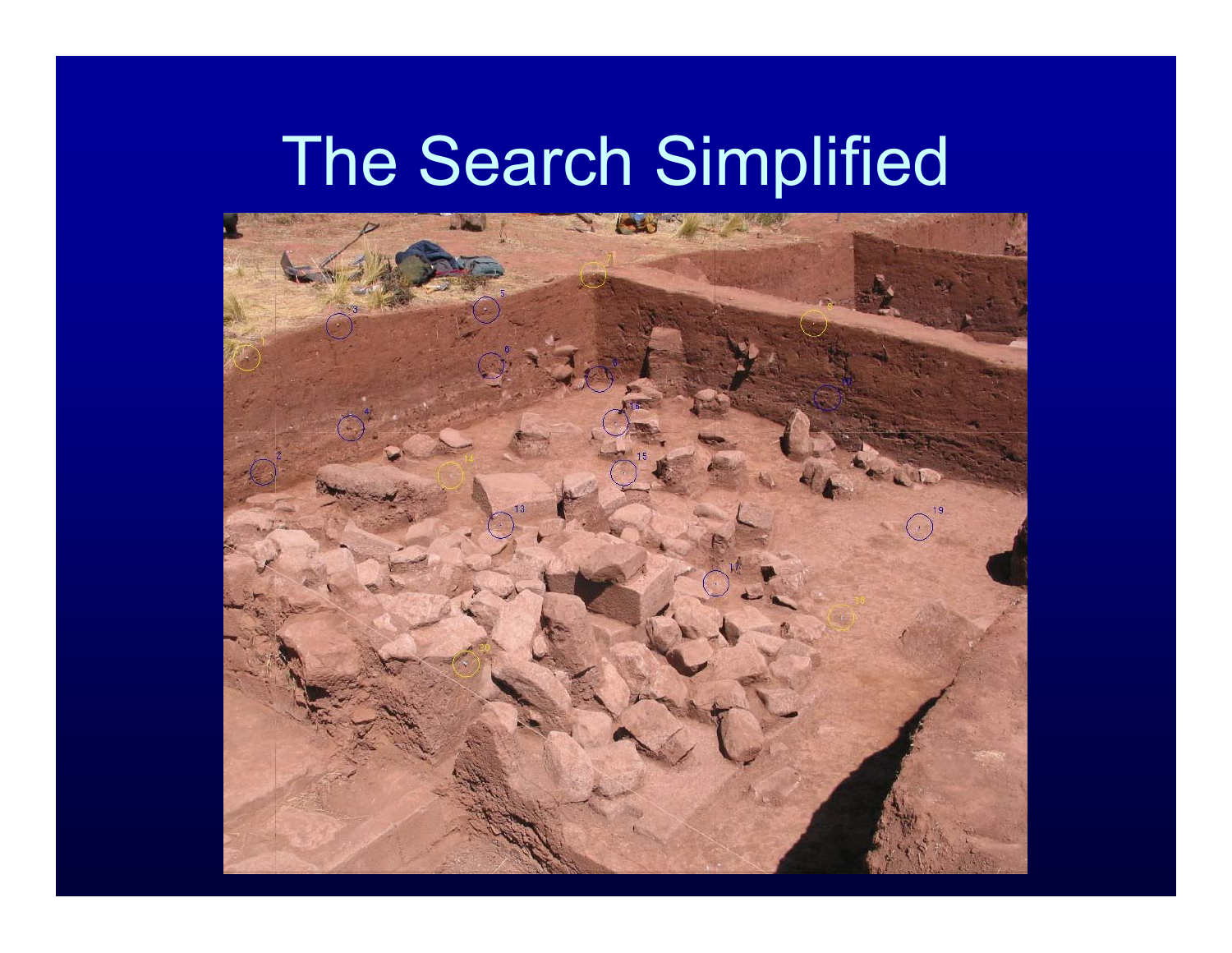

# Six Points Algorithm

- **Program zooms to each predicted location one** by one to allow user to click on marker
- **After all markers found, recalculates projection** and automatically records image coordinates
- **More friendly graphical user interface** 
	- Easy to use zooming to get accurate coordinates
	- File browsing loading images, saving calibration data
- Implemented in C++, OpenGL graphics library
- **Makes calibration easier for user and faster by** eliminating time needed to find markers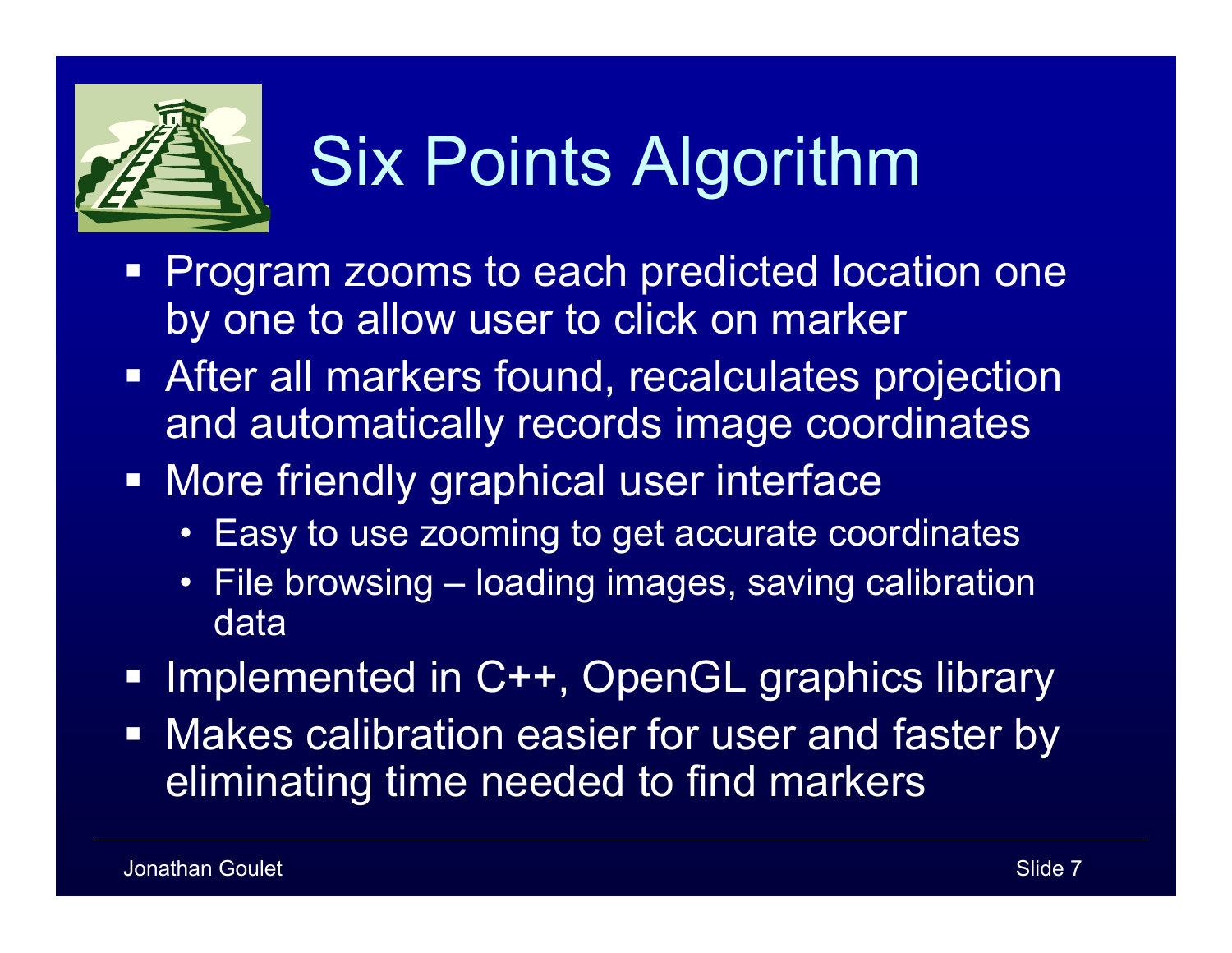#### Stereo Pairs Of Images





- $\Box$  Stereoscopic reconstruction requires "left" and "right" images
- **Extract intrinsic and extrinsic parameters from projection** matrix
- $\Box$ Estimate "right" projection matrix using "left"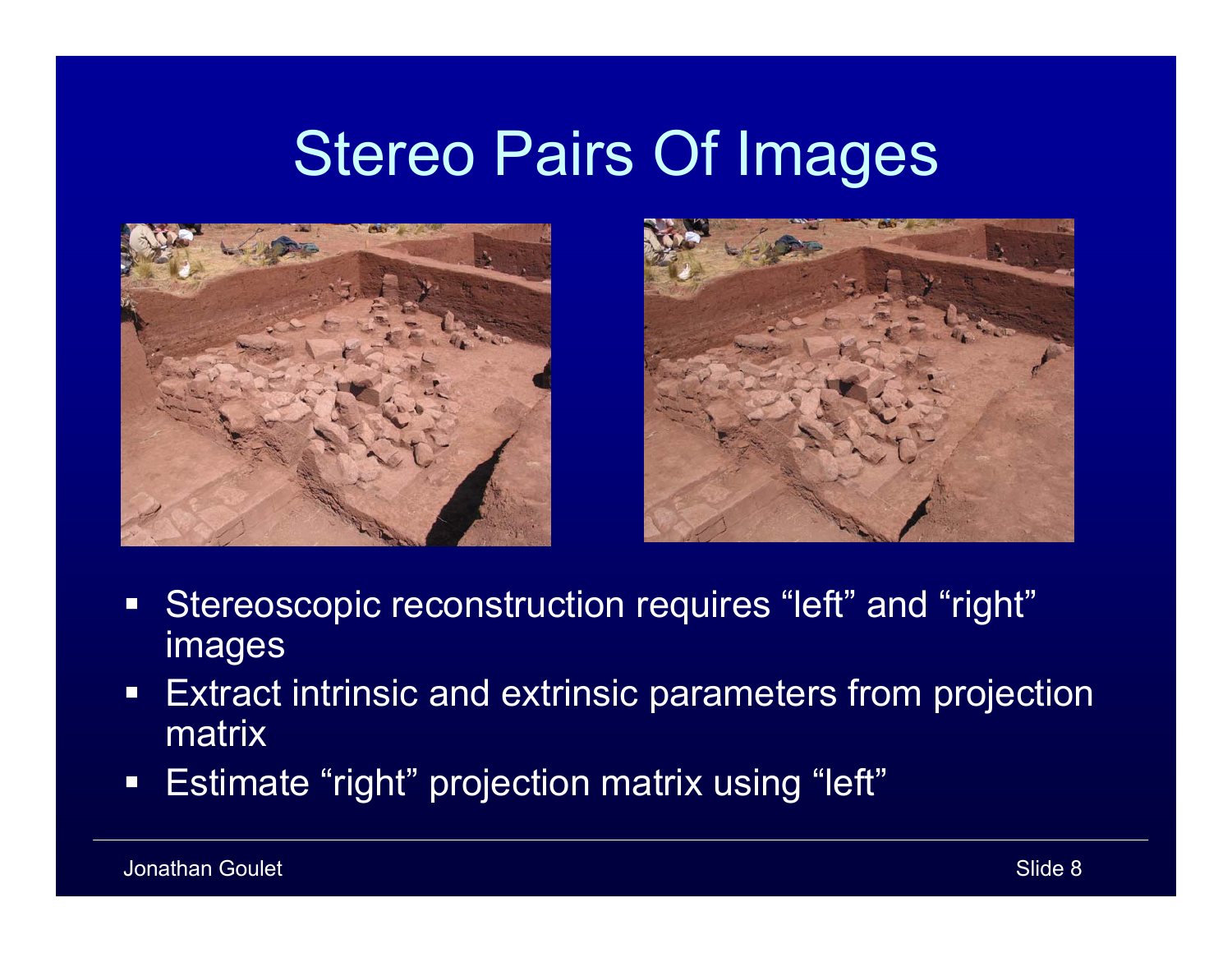### Left and Right



Scene to be reconstructed



Y-axes point into the page.

■ Translation along x-axis by distance *d*  $\Box$ ■ Rotation about y-axis by angle *θ*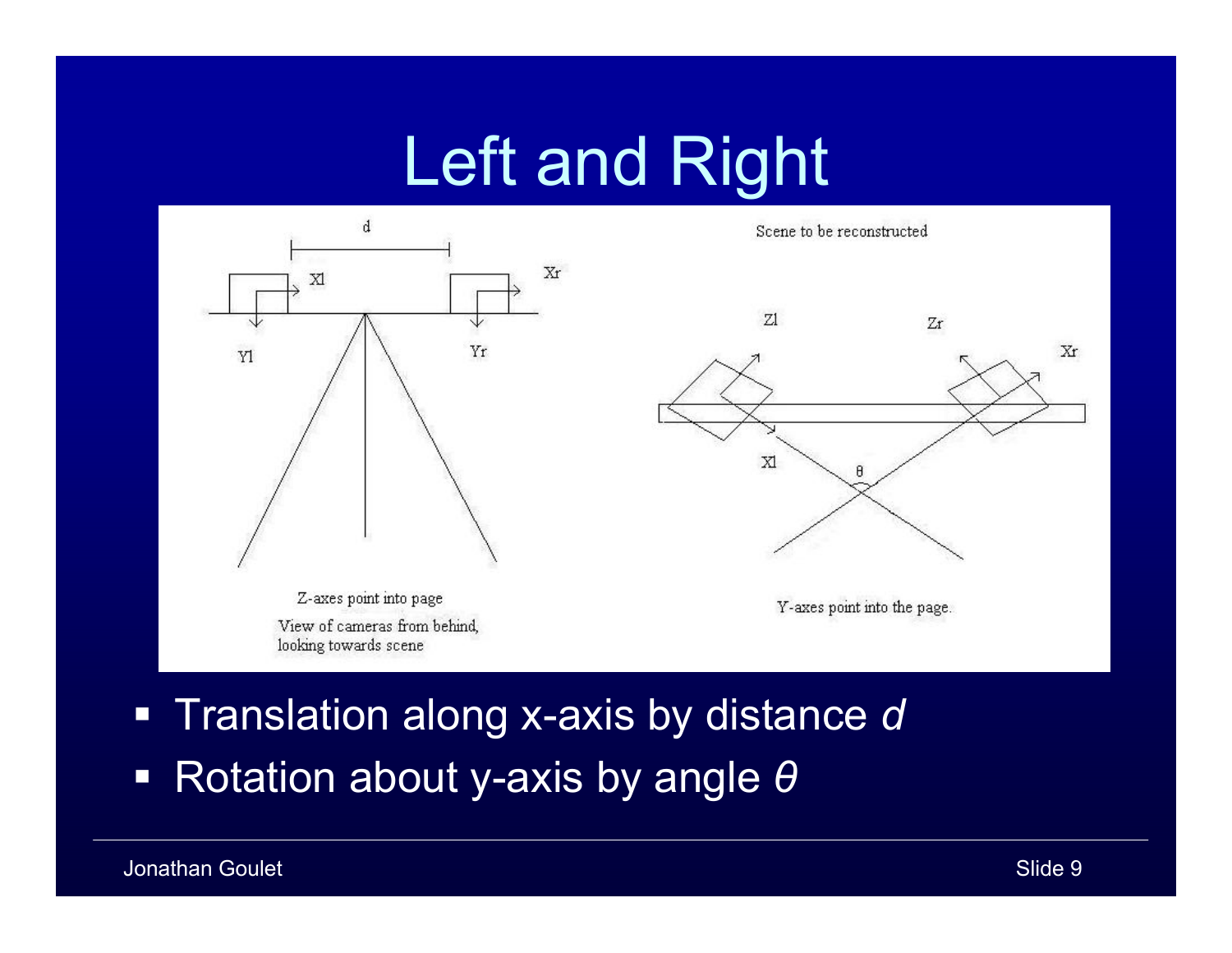## Program Extension I

- **Extension to original program, calibrate left and** right at once
- **Example 1 Left calibration done exactly as before**
- User specifies d and θ
- **Calculate transformation from left to right**
- Using transformation, projection matrix from left, estimate projection matrix for right image
- **Predict location of all markers in right image,** draw blue circles as before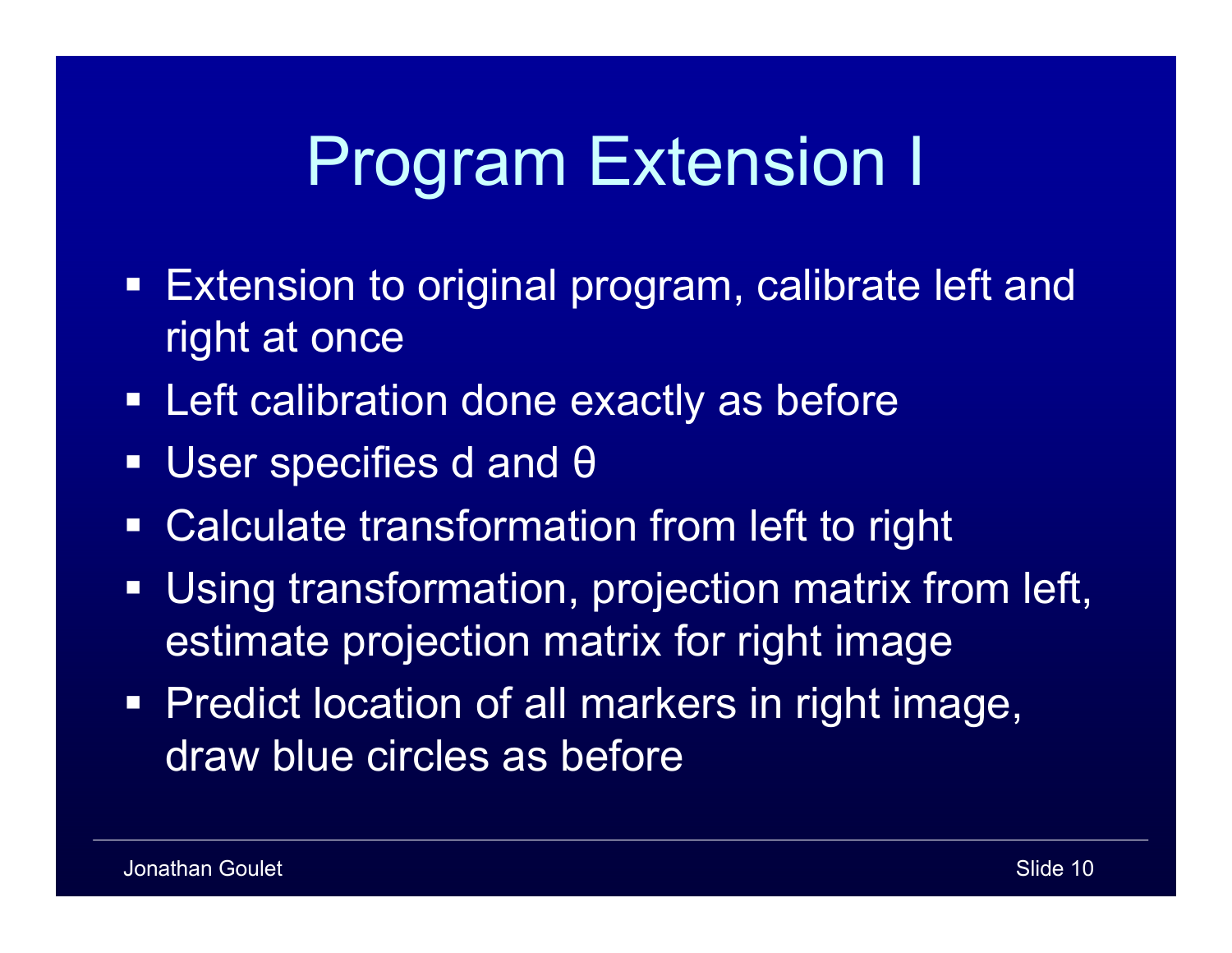# Tripod Points

- To get full 360°, have stereo pairs from multiple view points
- Need calibration for 6 to 16 stereo pairs for each scene
- **New method can estimate projections of all** stereo pairs from projections of first pair
- **New data from archaeologist, measure world** location of three points on tripod
- For each subsequent picture location, measure same three points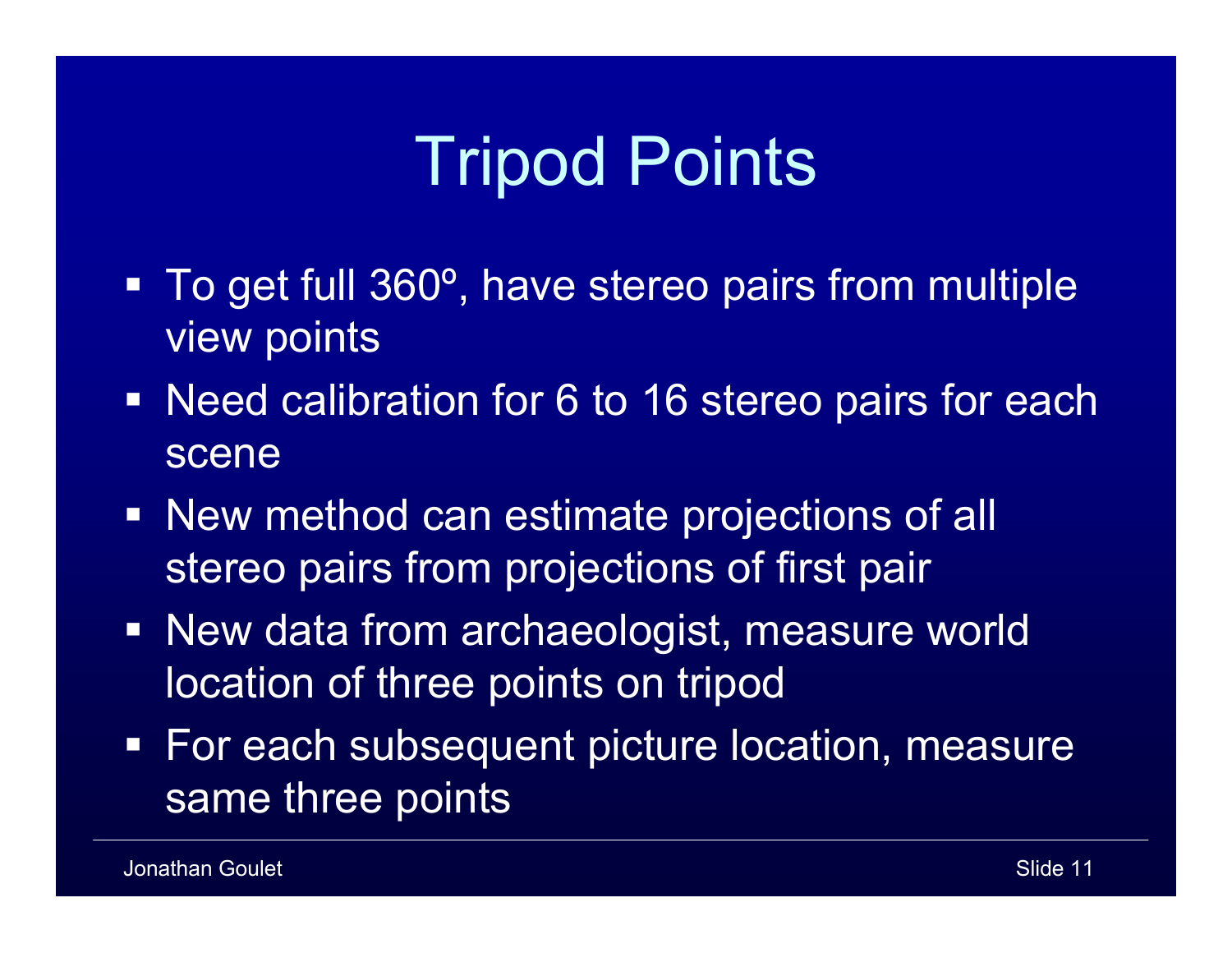#### Program Extension II



- $\Box$ Rotation and translation between tripod positions
- $\Box$  Cameras attached rigidly, same transformation between cameras

Jonathan Goulet